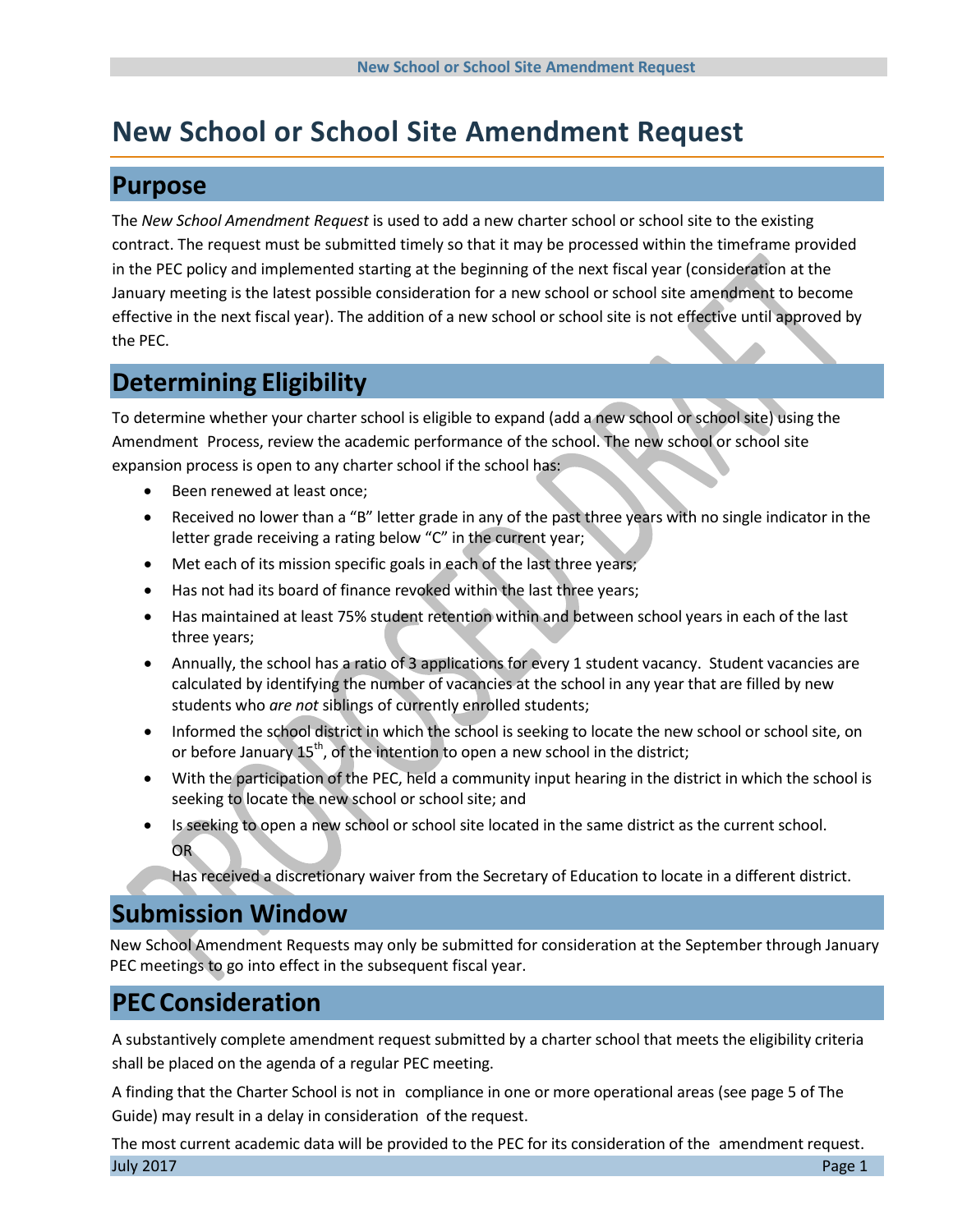#### **New School or School Site Amendment Request**

A recommendation for approval from the CSD does not guarantee the request will be approved by the PEC. The PEC is the final decision maker and is not obligated to accept the recommendations of the CSD.

\*\*\*Please note, approval of this request may require negotiation of additional performance goals.\*\*\*

### **Staff Recommendation**

A *New School Amendment Request* will receive a staff recommendation *for* the expansion if the Charter Holder's current data and performance demonstrates all of the following criteria.

Charter school has been renewed at least once;

Received no lower than a "B" letter grade in any of the past three years with no single indicator in the letter grade receiving a rating below "C" in the current year;

Met each of its mission specific goals in each of the last three years;

Has not had any multi-year repeat findings in any of the past three years;

Has received an unmodified audit opinion in each of the past three years;

Is not currently on monthly reporting with the School Budget and Financial Analysis Bureau that has been required for more than 1 year;

Has not had its board of finance revoked within the last three years;

Has maintained at least 75% student retention within and between school years in each of the last three years;

The school is currently at capacity and the waitlist from the beginning of the current year could fill 33.33% of the enrollment for the new school or school site that has been requested;

The school has fully addressed the prompts regarding staffing, curriculum, and facility submissions to support the expansion;

The current school performs at or above the average performance of a majority of schools within the proposed school's feeder pattern based on location.

Recommendation criteria will be used to determine whether or not the CSD will recommend the PEC approve the request. A charter school must fulfill all listed criteria to receive a CSD recommendation for expansion.

### **Instructions for the Request**

**If you have questions about completing the form or uploading documents, contact the Charter Schools Division by emailing charter.schools@state.nm.us.** Work through the form, filling in all required fields and attachments (denoted by "\*"). Be sure to save your work, even if you aren't prepared to submit your form, so that you do not lose your data.

#### *Form Fields*

| <b>Field</b>                         | <b>Instructions</b>                                                                                                                                                                                                  |
|--------------------------------------|----------------------------------------------------------------------------------------------------------------------------------------------------------------------------------------------------------------------|
| Name of School*                      | Enter the name of the new school or school site.                                                                                                                                                                     |
| <b>Grade levels to be</b><br>served* | Check the boxes for the grades to be served by the new school or school<br>site. The grades must be currently approved for the charter or the<br>application must be accompanied by a Grade Level Amendment Request. |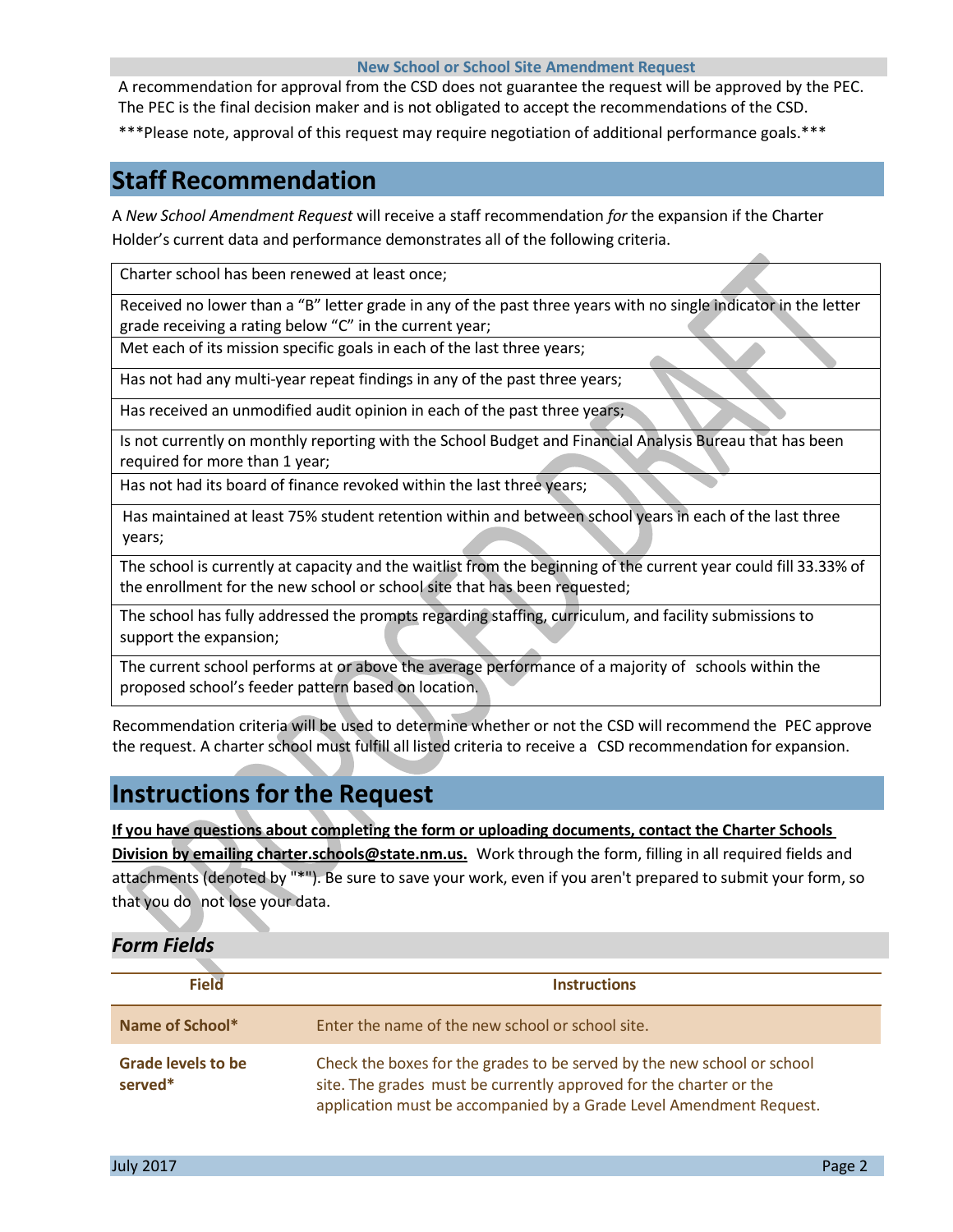#### **New School or School Site Amendment Request**

**First day of Operation\*** Enter the proposed first day of school for the new school or school site.

#### *Attachments*

For further information regarding specific documentation requirements, see pages 6-15 of The Guide and the administrative and substantive completeness requirements starting on page 4 of these instructions.

#### **Approved Board Minutes\***

Attach evidence that the proposed change has been approved by the Charter school board.

#### **Narrative\***

Upload a narrative that responds to the following prompts:

 $\Box$  Describe the rationale for this request.

□ Provide a detailed staffing plan consistent with each Staffing Chart submitted with this request. Describe how the staffing (administrative, instructional, and non-instructional), enrollment, and target population needs will be addressed by the following processes:

- o Recruitment;
- o Hiring; and
- o Training.

 $\Box$  If changes to staffing are not needed, provide an explanation.

 $\Box$  Identify the target population of the proposed school, and demonstrate a clear understanding of the following:

- o The students the proposed school intends to serve;
- o How the population is similar to, or different from, the population currently served by the school(s) operating under the charter;
- o Whether the students will be primarily neighborhood or commuter;
- o A demographic profile of the population;
- o Current levels of academic performance for the target population; and
- o Needs not currently met for the target population.

 $\Box$  Describe how the school will provide a quality academic option and/or a unique program of instruction that is currently unavailable to the target population and how it will meet the needs of the target population.

 $\Box$  Identify the number of overall instructional hours the school will provide.

 $\square$  Provide a detailed description of how the charter school will meet the enrollment targets identified in the Enrollment Matrix. Include the following:

- o A plan for meeting targets;
- o Necessary advertising and/or promotion to meet the targets;
- o The timeline for enrollment at the proposed school, and explains the process for communicating to the public.

 $\Box$  Provide a description of the market analysis that supports the successful enrollment of the projected student count. Include the following:

- o Other educational options available to students in the target area;
- o An explanation of need for the school; and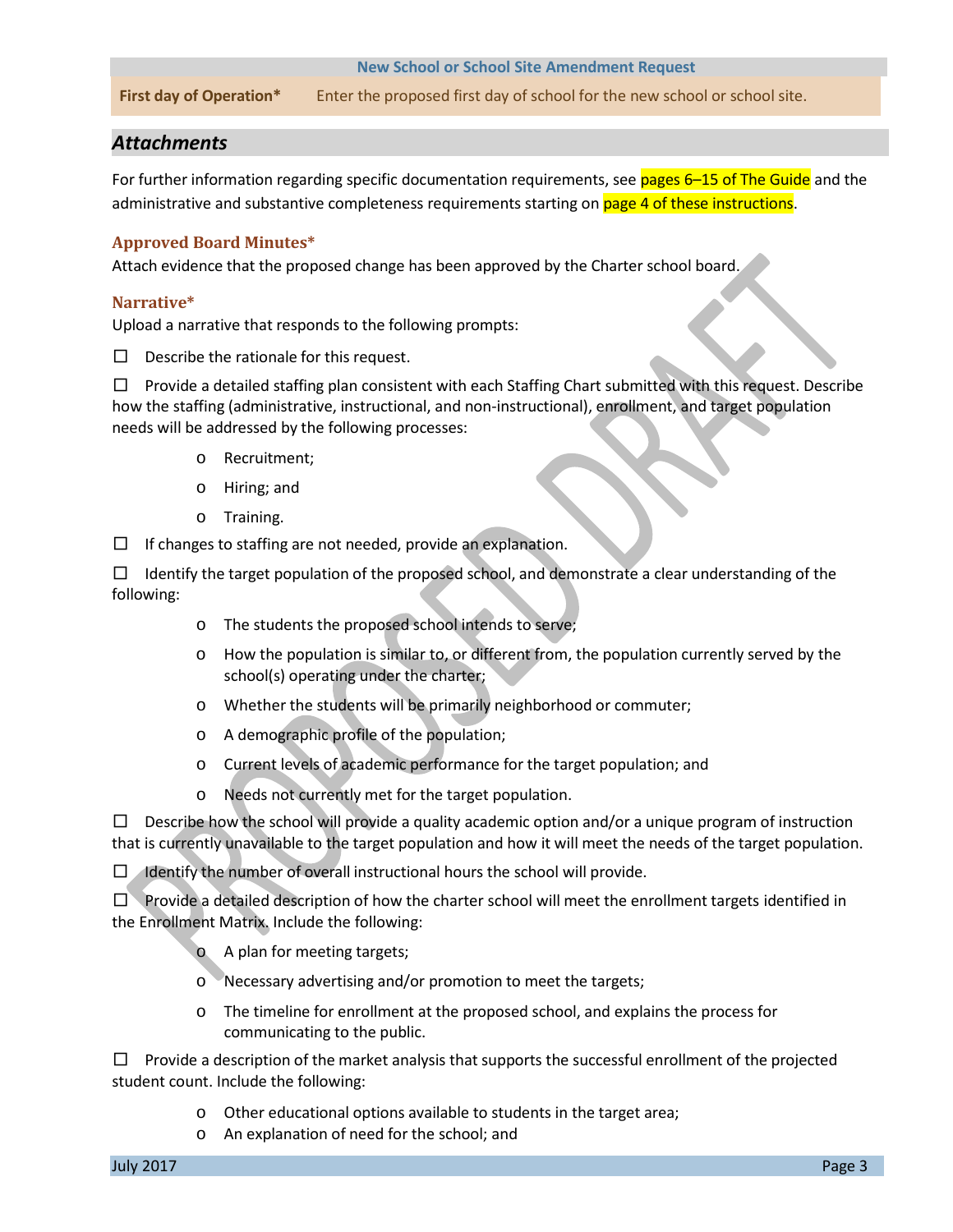o Factual data to support the need.

 $\Box$  Identify the concrete resources, if any, needed for implementation. Consider the changes needed to curriculum, assessment, and instruction to implement this request. Provide the rationale for your response. If the response indicates that resources are not needed to implement the request, explain why.

 $\Box$  The first payment for a school year is not distributed until July 1<sup>st</sup> of the Fiscal Year. Explain how the school will manage all expenses prior to receiving this initial payment, including, but not limited to, those already identified in the staffing and resource components of the narrative. Include the following, as applicable:

- o Recruiting, hiring, and training employees
- o Advertising and/or promoting the school
- o Enrolling students
- o Purchase of concrete resources
- o Facilities
- o Other items as indicated by the request

□ Describe in detail the process the school has uses to identify potential facilities/properties and **identify at least one appropriate, viable facility/ property in the targeted geographic location**. Provide a **clear plan** to prepare the facility/property in time for the proposed school's opening, including a reasonable estimate and description of capital outlay needs and how the project will be funded. The response should:

- o Demonstrate the school has:
	- Conducted outreach and research to understand if there are public facilities that are available, appropriate, and viable
	- Researched multiple facilities or properties in the targeted geographic location to identify all facilities or properties that are available, appropriate, and viable
	- Identified whether or not each potential property will meet the requirements of NMSA 1978 § 22-8B-4.2, including occupancy, adequacy, and ownership
- o Identify at least one potential facility or property that is appropriate, viable, and located in the targeted geographic location
- o Identify a plan that would enable the applicant to prepare the facility/property to meet the facility needs of the proposed school in time for the proposed school's opening date, include specific action steps, timelines, responsible parties, and capital outlay needs
- o Identify how the project to prepare the facility will be funded

### **Additional Information**

Attach each of the following documents:

- Enrollment Matrix\*
	- Complete for the current school, detailing the current and targeted number of students served per grade for the subsequent three Fiscal Years. Additionally, complete the matrix for the proposed school for its first three Fiscal Years.
- Staffing Chart\*
	- o Complete for the current school, identifying the current and anticipated staffing information for the subsequent three Fiscal Years. Additionally, complete the chart for the proposed school in its first three Fiscal Years.
- Certified copy of the currently operating school's enrollment information from the beginning of the current year enrollment period, including vacancies and applications.
- Certification that the new school or school site is located in the same district as the current school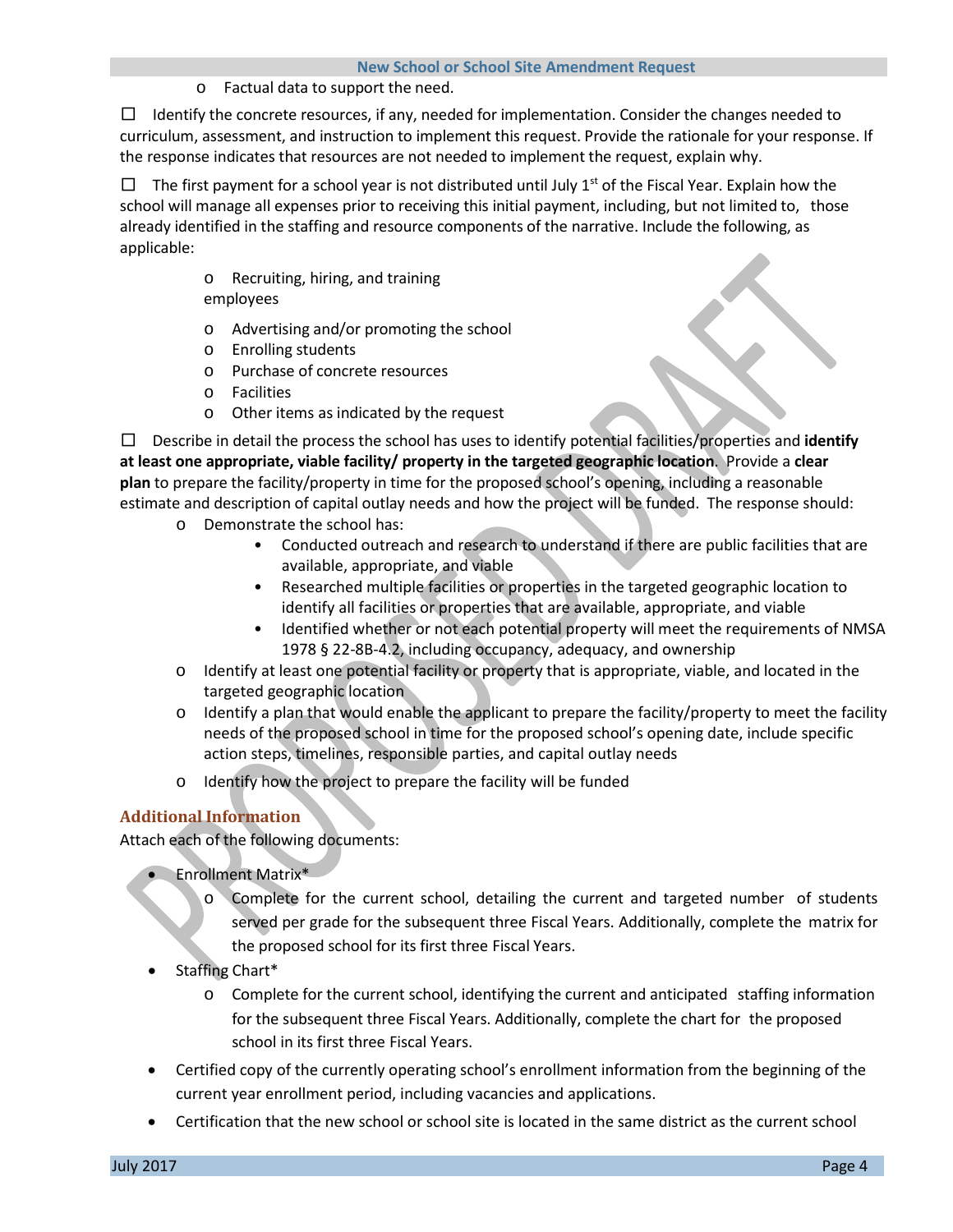OR

Copy of the discretionary waiver from the Secretary of Education to locate in a different district.

• Transcript from the community input hearing in the district in which the school is seeking to locate the new school or school site.

# **Administrative Completeness Review**

An administratively complete request is submitted by a school that meets all eligibility criteria and includes the following:

- ☐ Approved Board Minutes
	- Comply with Open Meeting Law
	- Board aligns with what is currently on file with PEC/CSD
- $\Box$  Narrative, addressing all prompts
- $\Box$  Completed Enrollment Matrix for each school operated or proposed
- $\Box$  Completed Staffing Chart for each school operated or proposed
- $\Box$  Certified copy of the currently operating school's enrollment information from the beginning of the current year enrollment period, including vacancies and applications.
- $\Box$  Waiver and Community Input Hearing Documentation (if applicable)

# **Substantive Completeness Review**

The following checklist will be used to determine substantive completeness for this request. Each criterion (if applicable) will either be deemed acceptable or not acceptable.

| <b>Review</b>                           | <b>Criteria</b>                                                                                                                                                                                                                                                                                                                                                                    |
|-----------------------------------------|------------------------------------------------------------------------------------------------------------------------------------------------------------------------------------------------------------------------------------------------------------------------------------------------------------------------------------------------------------------------------------|
| <b>Approved Board</b><br><b>Minutes</b> | Approved Board Minutes that:<br>$\Box$ Indicate that the request has been approved by the appropriate board and is<br>consistent with the submitted form.                                                                                                                                                                                                                          |
| <b>Rationale (Narrative)</b>            | Description includes the following:<br>$\Box$ Rationale for adding a new school; and<br>$\Box$ Rationale is consistent with information contained in all applicable narrative<br>prompt responses and accompanying attachments.                                                                                                                                                    |
| <b>Staffing Chart</b>                   | $\Box$ Completed Staffing Charts are provided for the currently operated school<br>and the proposed school.<br>$\Box$ Staffing Charts include a leadership section for the currently operated school<br>and the proposed school.<br>$\Box$ Staffing Charts are consistent with information contained in all applicable<br>narrative prompt responses and accompanying attachments. |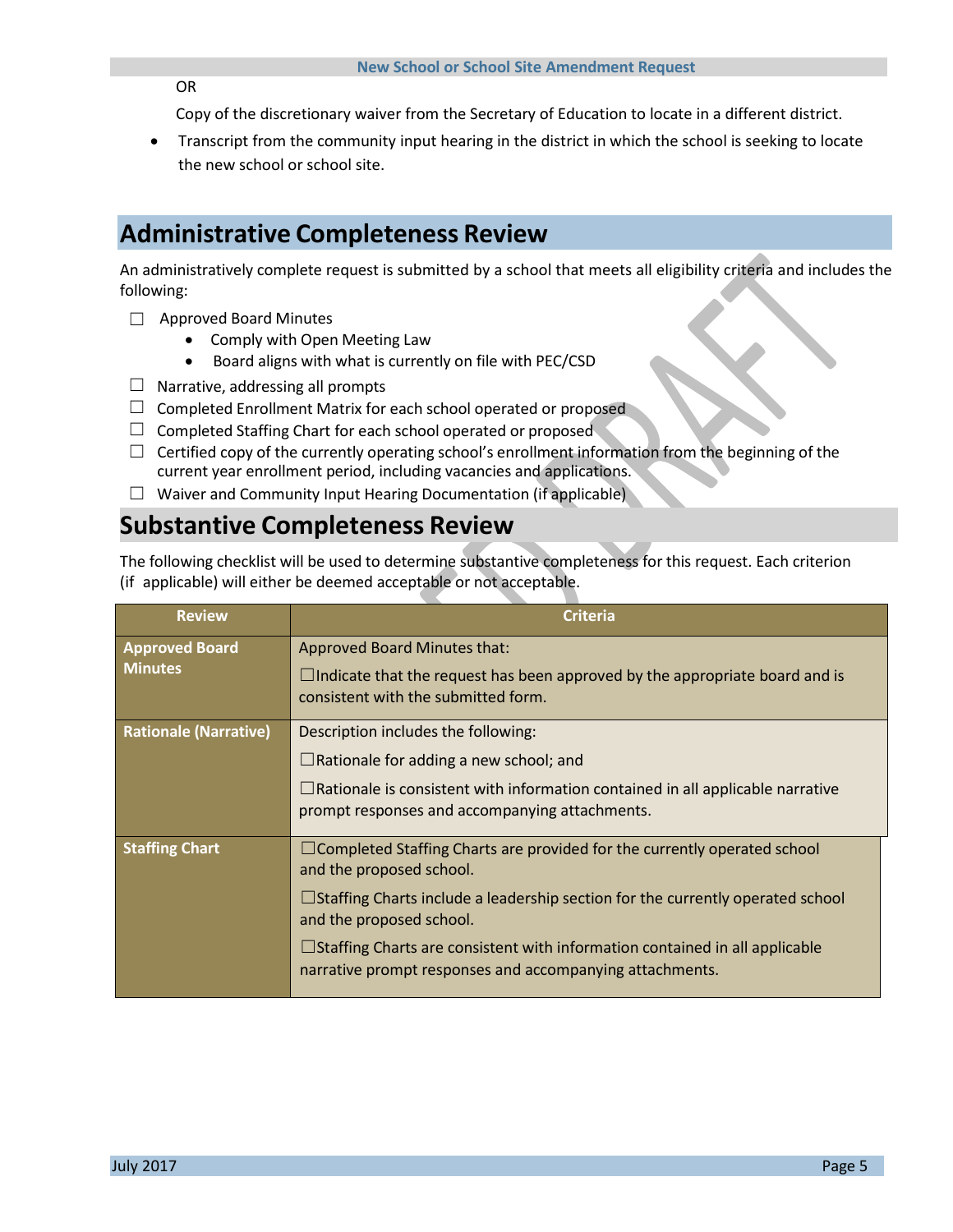| <b>New School or School Site Amendment Request</b>            |                                                                                                                                                                      |  |
|---------------------------------------------------------------|----------------------------------------------------------------------------------------------------------------------------------------------------------------------|--|
| <b>Staffing</b><br>Plan<br>(Narrative)                        | $\Box$ Plan describes changes to instructional, non-instructional, and administrative<br>staff in the Staffing Charts.                                               |  |
|                                                               | $\Box$ Staffing, enrollment, and target population needs are addressed by the<br>following processes:                                                                |  |
|                                                               | $\Box$ Recruitment;                                                                                                                                                  |  |
|                                                               | $\Box$ Hiring; and                                                                                                                                                   |  |
|                                                               | $\Box$ Training.                                                                                                                                                     |  |
|                                                               | $\Box$ If no changes to staffing, the plan describes why there are no needed changes.                                                                                |  |
|                                                               | $\Box$ Staffing Plan is consistent with the information contained in all applicable<br>narrative prompt responses and accompanying attachments.                      |  |
| <b>Target</b>                                                 | Response includes the following:                                                                                                                                     |  |
| <b>Population</b><br>(Narrative)                              | $\Box$ Identification of the target population;                                                                                                                      |  |
|                                                               | $\Box$ How the target population is similar to, or different from, the current<br>population served by the charter; and                                              |  |
|                                                               | $\Box$ Whether the population will be primarily neighborhood or commuter students.                                                                                   |  |
|                                                               | Response provides the target population's:                                                                                                                           |  |
|                                                               | $\Box$ Demographic profile;                                                                                                                                          |  |
|                                                               | $\Box$ Current levels of academic performance (e.g. PARCC information and letter<br>grades); and                                                                     |  |
|                                                               | □Needs not currently met.                                                                                                                                            |  |
|                                                               | $\Box$ Target population information is consistent with information contained in all<br>other applicable narrative prompts and accompanying attachments.             |  |
| <b>Quality Option or</b>                                      | <b>Description includes:</b>                                                                                                                                         |  |
| <b>Unique Program of</b><br><b>Instruction</b><br>(Narrative) | $\Box$ Reason(s) the school provides a quality academic option; or                                                                                                   |  |
|                                                               | $\Box$ Reason(s) the school provides a unique program of instruction.                                                                                                |  |
|                                                               | $\Box$ If both apply, both have been addressed.                                                                                                                      |  |
|                                                               | $\Box$ How these reasons meet the needs of the target population.                                                                                                    |  |
|                                                               | $\Box$ Description is consistent with information contained in all applicable narrative<br>prompts and accompanying attachments.                                     |  |
| <b>Instructional</b><br>Days (Narrative)                      | $\Box$ The number of instructional days is identified.                                                                                                               |  |
| <b>Enrollment Matrix</b>                                      | $\Box$ An Enrollment Matrix is completed for the current and subsequent three Fiscal<br>Years for the currently operated school, as well as for the proposed school. |  |
|                                                               | $\Box$ Each Enrollment Matrix is consistent with information contained in all<br>applicable narrative prompts and accompanying attachments.                          |  |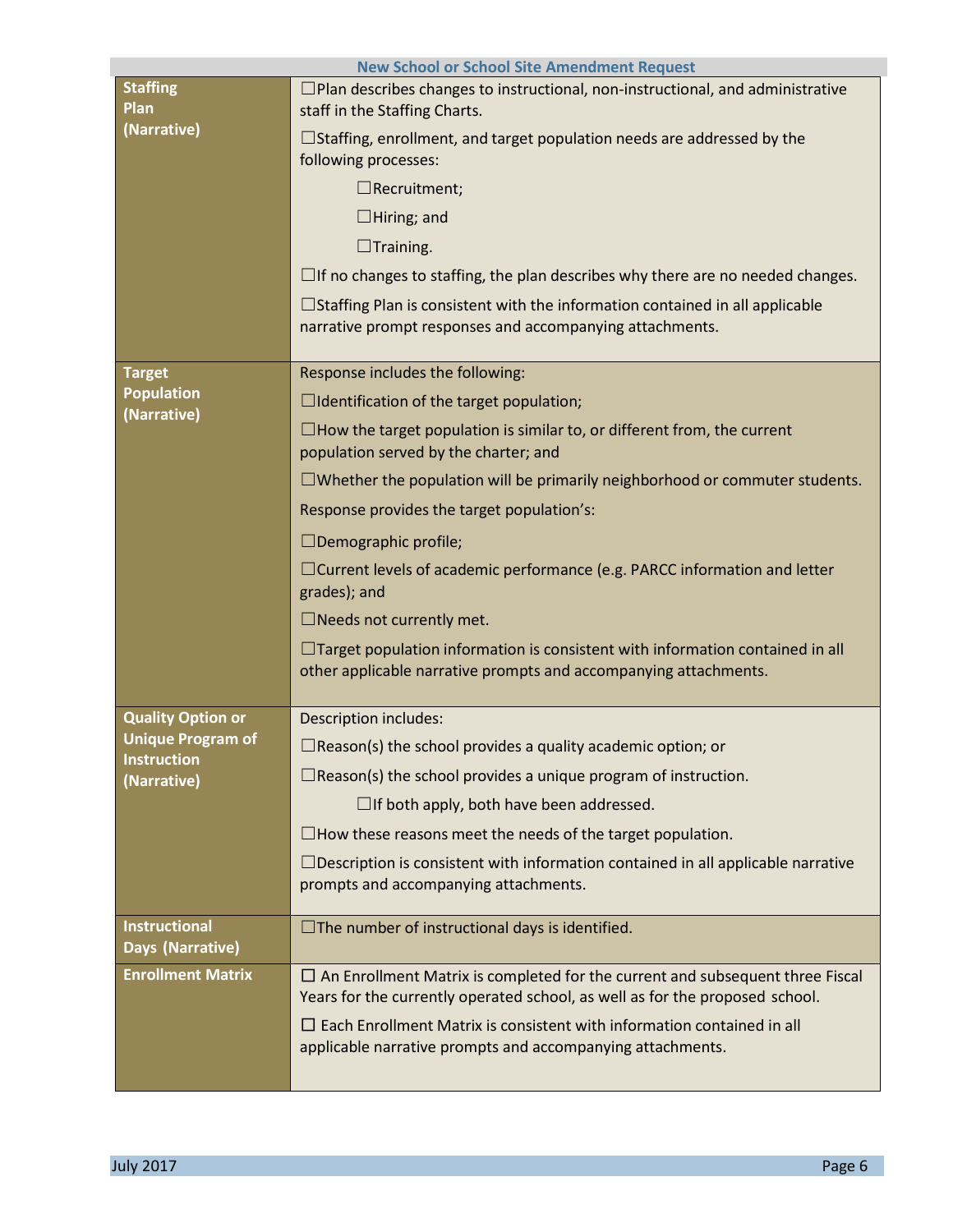|                                         | <b>New School or School Site Amendment Request</b>                                                                                         |
|-----------------------------------------|--------------------------------------------------------------------------------------------------------------------------------------------|
| <b>Enrollment</b>                       | $\Box$ Description of enrollment is consistent with the targets identified in each                                                         |
| <b>Targets</b>                          | <b>Enrollment Matrix submitted.</b>                                                                                                        |
| (Narrative)                             | Description includes the following:                                                                                                        |
|                                         | $\Box$ A plan for meeting targets; and                                                                                                     |
|                                         | $\Box$ Necessary advertising and/or promotion to meet the targets.                                                                         |
|                                         | $\Box$ Description of the market analysis, to include the following:                                                                       |
|                                         | $\Box$ Other educational options available to students in the target area;                                                                 |
|                                         | $\Box$ An explanation of need for the school; and                                                                                          |
|                                         | $\Box$ Factual data to support the need.                                                                                                   |
|                                         | $\Box$ Timeline for enrollment at the proposed school is included and explains how it<br>will be communicated to the public.               |
|                                         | $\Box$ Description is consistent with information contained in all applicable narrative<br>prompts and accompanying attachments.           |
| <b>Resources (Narrative)</b>            | Concrete resources are identified for the following areas:                                                                                 |
|                                         | $\Box$ Curriculum; and/or                                                                                                                  |
|                                         | $\Box$ Assessment; and/or                                                                                                                  |
|                                         | $\Box$ Instruction.                                                                                                                        |
|                                         | $\Box$ Rationale includes why these resources are needed, or why additional<br>resources are not needed to implement the request.          |
|                                         | $\Box$ Identified resources are consistent with information contained in all applicable<br>narrative prompts and accompanying attachments. |
| <b>Management of</b><br><b>Expenses</b> | A viable and adequate plan for managing all initial expenses, to include the<br>following:                                                 |
| (Narrative)                             | $\Box$ Recruiting, hiring, and training employees (if applicable)                                                                          |
|                                         | $\Box$ Advertising and/or promoting the school (if applicable)                                                                             |
|                                         | $\Box$ Enrolling students (if applicable)                                                                                                  |
|                                         | $\Box$ Purchase of concrete resources (if applicable)                                                                                      |
|                                         | $\Box$ Facilities (if applicable)                                                                                                          |
|                                         | $\Box$ Other items as indicated by the request (if applicable)                                                                             |
|                                         | $\Box$ Start-up Plan is consistent with information contained in all applicable narrative                                                  |
|                                         | prompts and accompanying attachments.                                                                                                      |
|                                         |                                                                                                                                            |